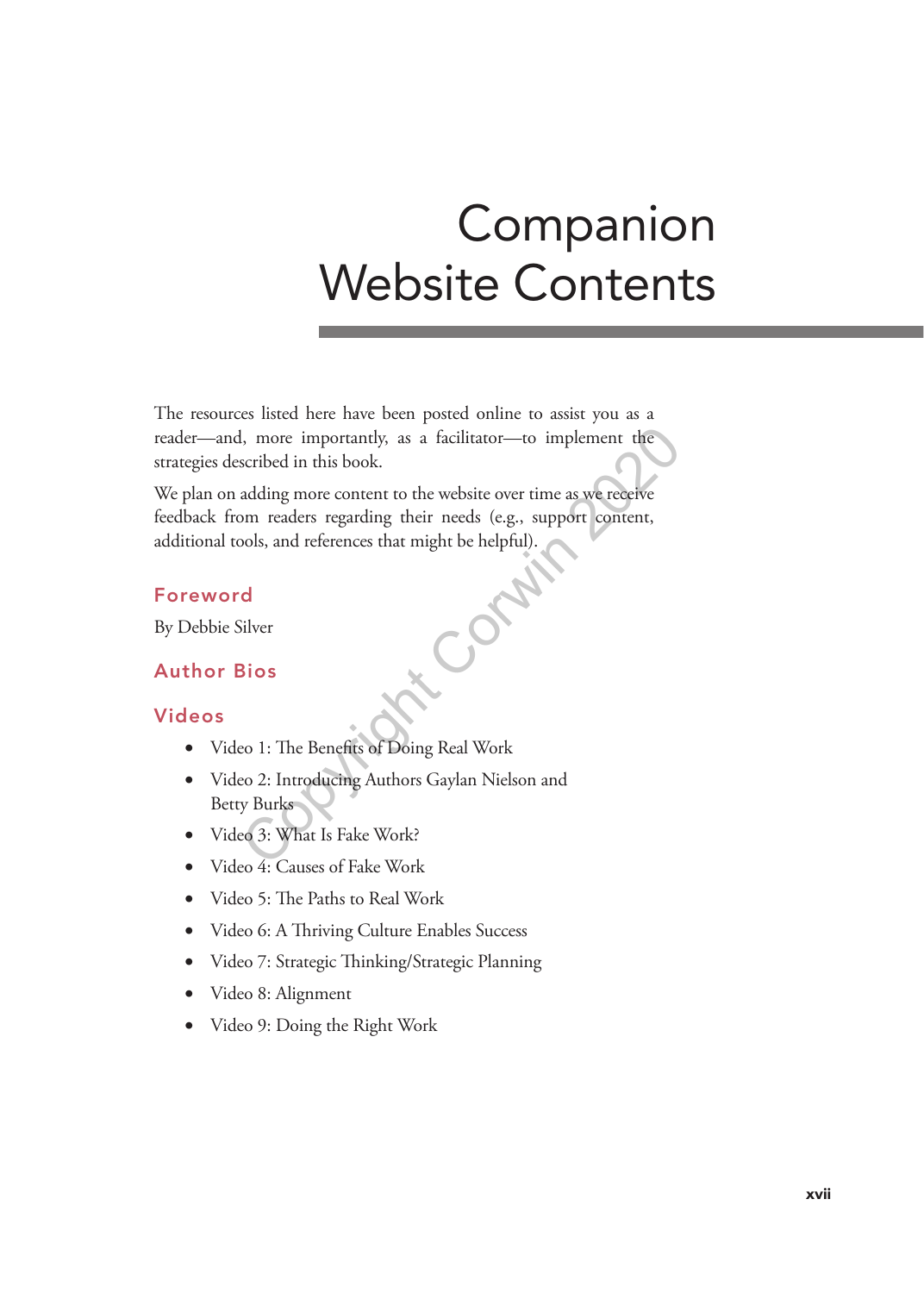#### Assessments

- Exercise 1.1: Assess Yourself and Your District
- Exercise P1.1: Snapshot of Your Culture
- Exercise P1.2: The Snapshot of Your Culture Scoring Sheet
- Exercise P1.0: Comprehensive Cultural Assessment (available online only)

#### Exercises

- Exercise 1.2: Creating Student Success
- Exercise 1.3: Fake Work Tally
- Exercise 3.1: Culture Review
- Exercise 3.2: Your Team's Ineffectiveness
- Exercise 3.3: Communication Effectiveness
- Exercise 3.4: Examine Behaviors
- Exercise 4.1: My Work Priorities
- Exercise 4.2: Determining How to Align Our Team
- Exercise 5.1: Obstacles That Inhibit Implementation
- Exercise 5.2: Imagining a High-Performance Culture
- Exercise P1.3: Communication Strategy Guide
- Exercise P2.1: Strategic Analysis Worksheet
- Exercise P2.2: SWOT Analysis: Analyze Key Factors You Face as an Organization • Exercise 3.1: Culture Review<br>
• Exercise 3.1: Culture Review<br>
• Exercise 3.2: Your Team's Ineffectiveness<br>
• Exercise 3.4: Examine Behaviors<br>
• Exercise 4.1: My Work Priorities<br>
• Exercise 4.2: Determining How to Align
	- Exercise P2.3: Stakeholder Analysis Worksheet
	- Exercise P3.1: Vision and Mission
	- Exercise P3.2: Establish Values and Write Value Statements
	- Exercise P3.3: Determining Organizational Objectives
	- Exercise P3.4: Creating a Portrait of a Graduate
	- Exercise P3.5: Strategy Development Worksheet
	- Exercise P6.1: Template for Drafting a Real Work Plan
	- Exercise P7.1: Cascading the Process to Everyone